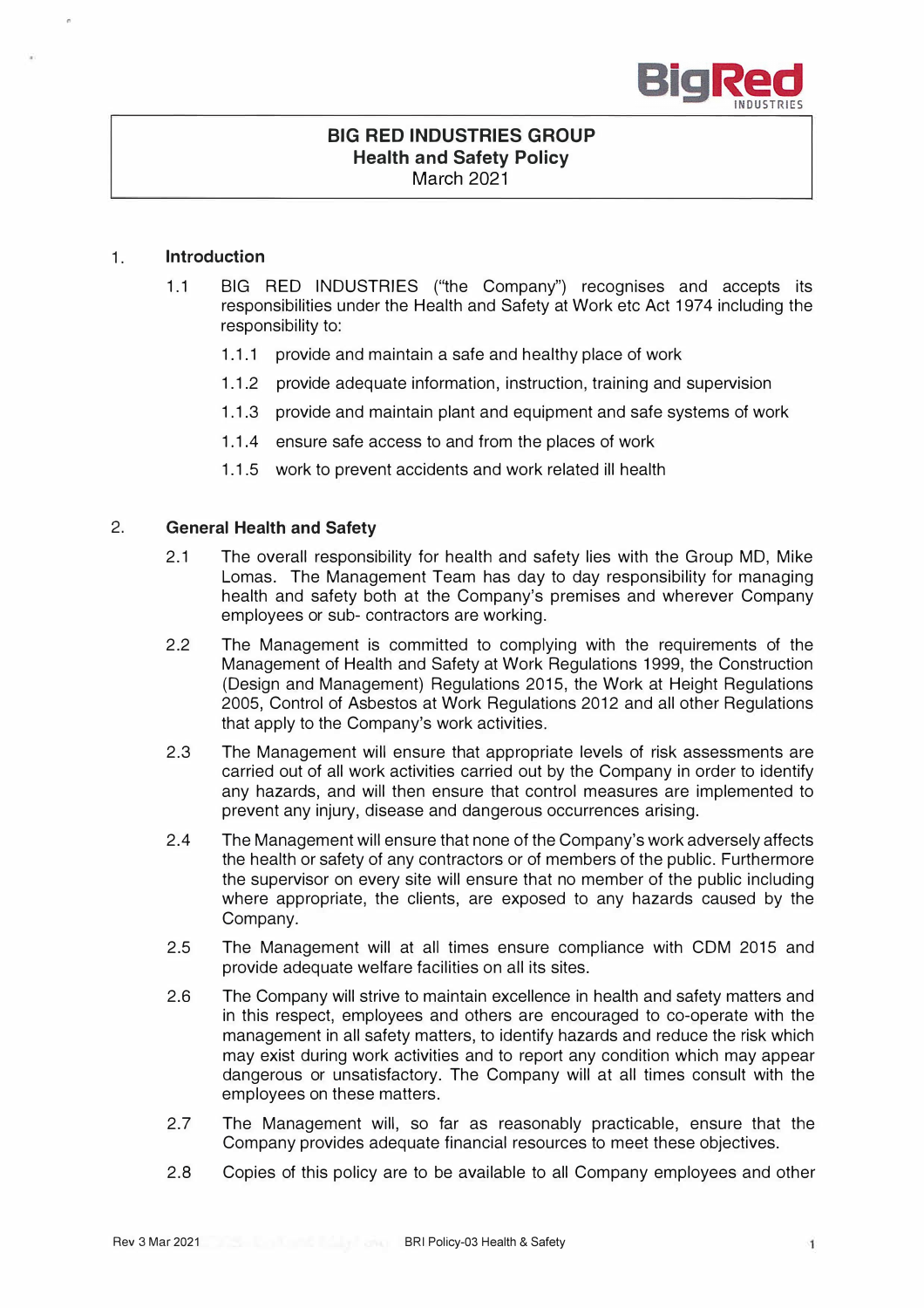

interested parties.

## 3. **Directors'/Partners' Duties:**

- 3.1 The Directors/Partners will have at least basic knowledge and understanding of the Health and Safety at Work etc Act 1974 and its associated Regulations and Approved Codes of Practice.
- 3.2 It will be the responsibility of all the Directors/Partners to keep all employees, and where appropriate any sub-contractors, advised as to their responsibilities in respect of health and safety matters.
- 3.3 In order to protect the safety and health of employees and others affected by the Company's operations, the Directors/Partners will:
	- 3.3.1 Ensure they are familiar with the hazards associated with the type of construction works the Company is involved with and with the precautions which need to be taken to eliminate or control those risks.
	- 3.3.2 Establish procedures to deal with any emergencies.
	- 3.3.3 Appoint a suitably trained and competent person to assist them in carrying out their health and safety duties.
	- 3.3.4 Ensure that employees receive sufficient training and information so that they can carry out their duties safely and competently.
	- 3.3.5 Ensure that risk assessments are carried out on all hazardous activities.
	- 3.3.6 Initiate the timing and annual review of the Health and Safety Policy and ensure it is promoted to all employees and others working on behalf of the Company.
	- 3.3.7 Ensure that all employees carry out the health and safety duties allocated to them.
	- 3.3.8 Ensure the safety performance of the Company is monitored and take action to remedy any identified deficiencies.
	- 3.3.9 Ensure that adequate provision is made for welfare facilities at all sites and that adequate first aid provisions are made.
	- 3.3.10 Ensure that all necessary PPE is provided to employees, and that instruction is given on its use.

### **4. Designated Health & Safety person's Duties:**

- 4.1 To ensure that all the Company Directors/Partners, Supervisors and Staff are aware of their individual Health and Safety responsibilities.
- 4.2 To initiate and/or recommend any changes, developments and amendments to the policy as and when necessary.
- 4.3 To inform the Health and Safety Executive of all notifiable accidents. Investigate any accidents or dangerous occurrences and recommend means of preventing re-occurrence.
- 4.4 To arrange appropriate training for all employees.
- 4.5 To create and maintain a training matrix for all staff
- 4.6 To ensure that Risk Assessments (including where appropriate, COSHH, Noise,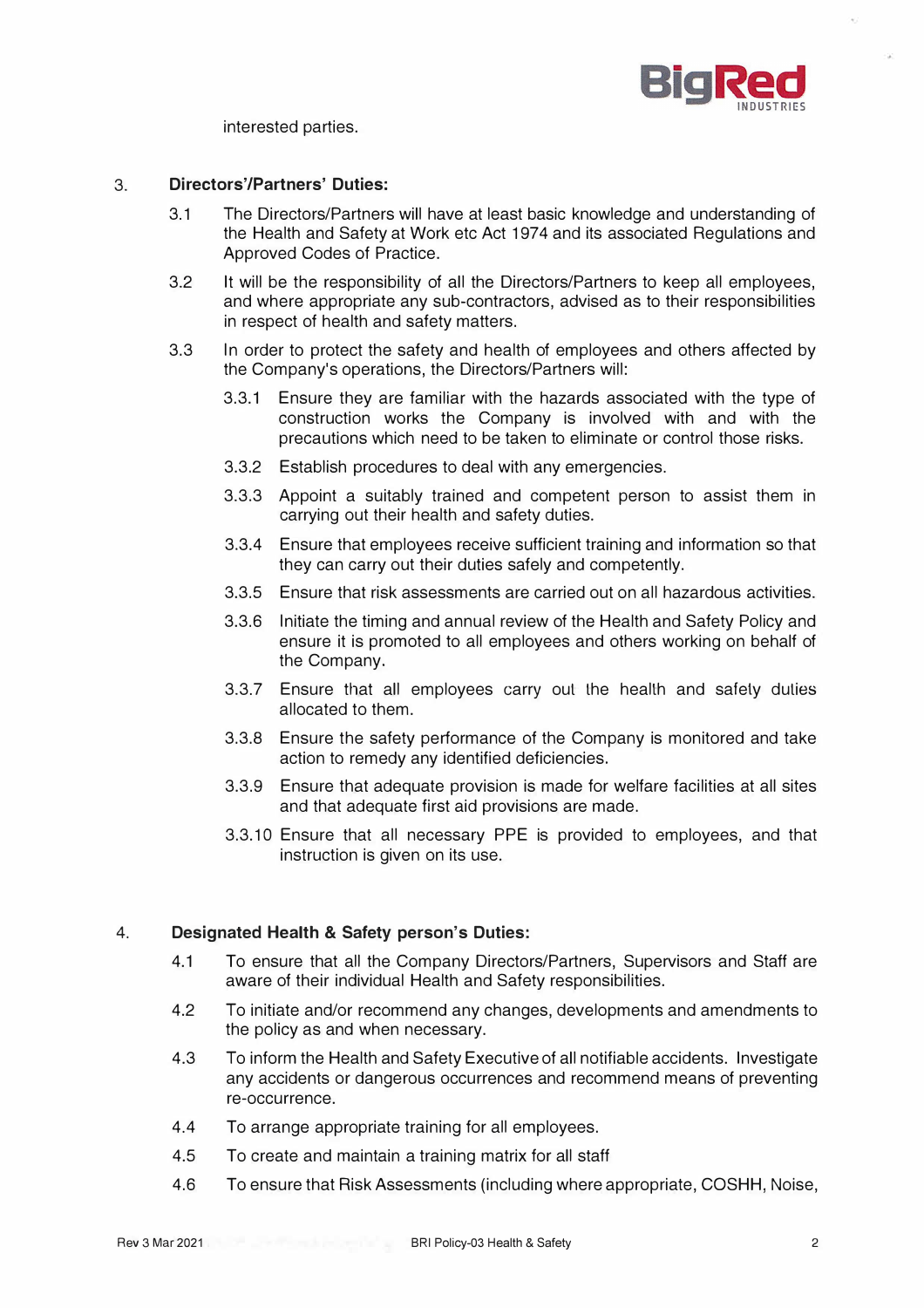

Manual Handling etc.) are carried out as needed.

4.7 To ensure follow up action as needed.

ä

4.8 To promote an interest and responsible attitude towards Health and Safety matters throughout the Company.

This policy will be reviewed annually or when there is a change in circumstances, in work practices or the introduction of new legislation.

| Name:            | Mike Lomas             |  |
|------------------|------------------------|--|
| <b>Position:</b> | Group Manging Director |  |
| Date:            | 1/03/2021              |  |

**Desimination of the contract of the contract of the contract of the contract of the contract of the contract of the contract of the contract of the contract of the contract of the contract of the contract of the contract Signature:**